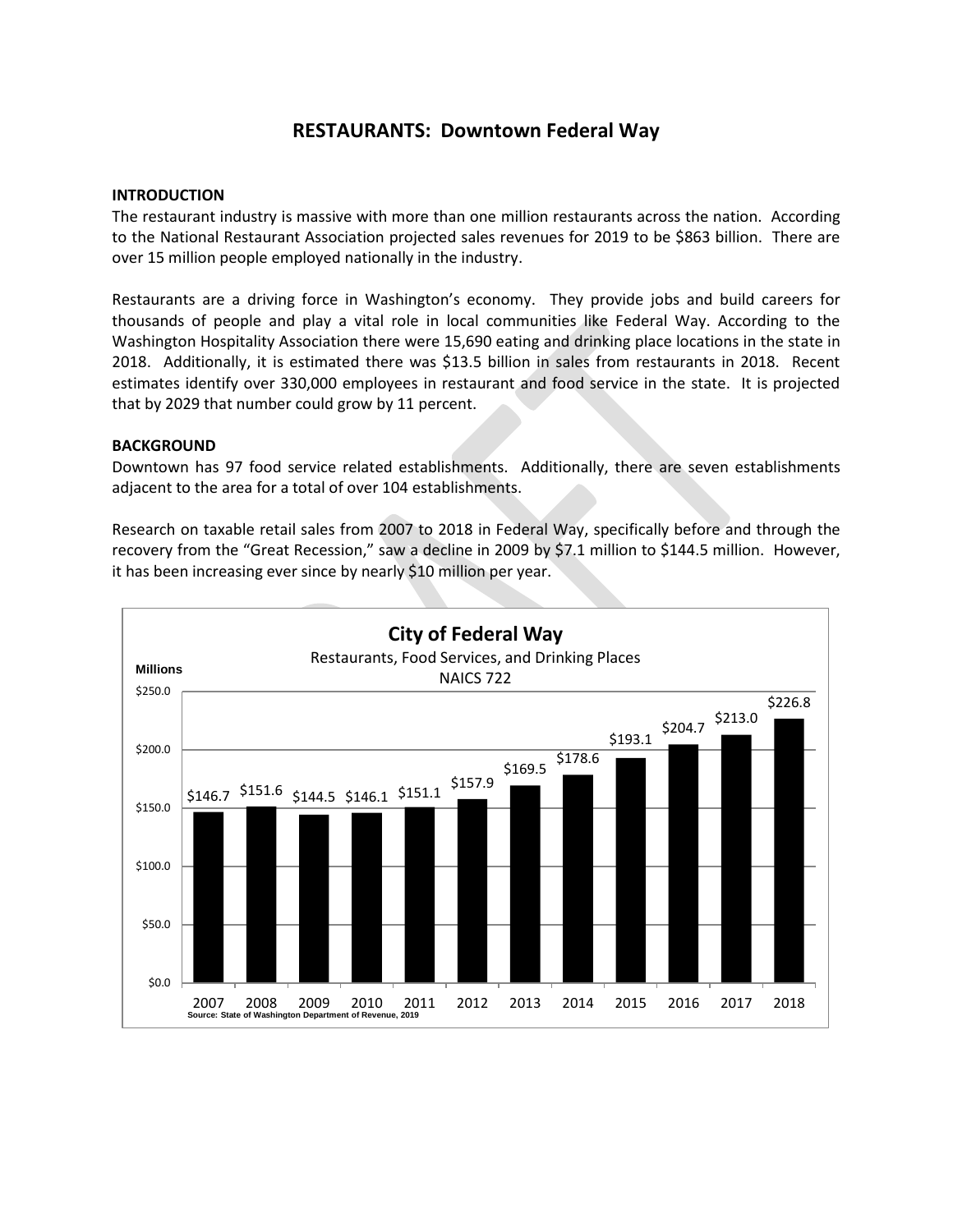# **MARKET**

Downtown has 97 restaurants along with seven restaurants that are located adjacent to the area for a total of 104 restaurants. Of those restaurants 59 are local and regional chains while 38 are national chains. The diversity in cuisines illustrates that customers can and do find a variety of unique and unusual dining experiences.

Of specific interest, out of the 104 total restaurants there are a total of 38 restaurants in Downtown that serve an Asian cuisine. Eleven are Japanese, nine are Korean, eight are Chinese, eight are Vietnamese, one is Thai, and one is Indian. The following lists the numbers and types of cuisines found in downtown.

| <b>TYPE OF CUISINE</b> | <b>NUMBER OF ESTABLISHMENTS</b> |
|------------------------|---------------------------------|
| American               | 31                              |
| Asian                  | 38                              |
| Japanese               | 11                              |
| Korean                 | 9                               |
| Chinese                | 8                               |
| Vietnamese             | 8                               |
| Thai                   | 1                               |
| Indian                 | ◢                               |
| Italian                | 3                               |
| <b>Latin American</b>  | 9                               |
| Café/Bakery            | 10                              |
| <b>Dessert</b>         | 7                               |
| Other                  | 6                               |

# **TYPES OF CUISINES BY NUMBER OF RESTAURANTS IN DOWNTOWN FEDERAL WAY 2019**

## **New Restaurant Openings**

Restaurants continue to open in Federal Way. Trapper's Sushi a local chain in the Puget Sound opened its sixth location in Federal Way.

Additionally another regional chain, Ezell's, opened its 14<sup>th</sup> location in downtown in 2019.

## **TRENDS**

As Americans increasingly value convenience when shopping, this trend will continue to manifest itself in the restaurant industry. Not only did Americans start spending more money on eating out than on groceries starting in 2014 according to the USDA—delivery services are also transforming the restaurant industry.

## *In 2014, families started spending more money on eating out than they did on buying groceries.*

## United States Dept. of Agriculture

According to surveys completed by Statista in 2016, 26 percent of Americans ordered takeout or delivery at least once a week. However, according to another 2016 report by the research group Mintel, only 12 percent of Americans say that they have used a third-party delivery service in the past three months.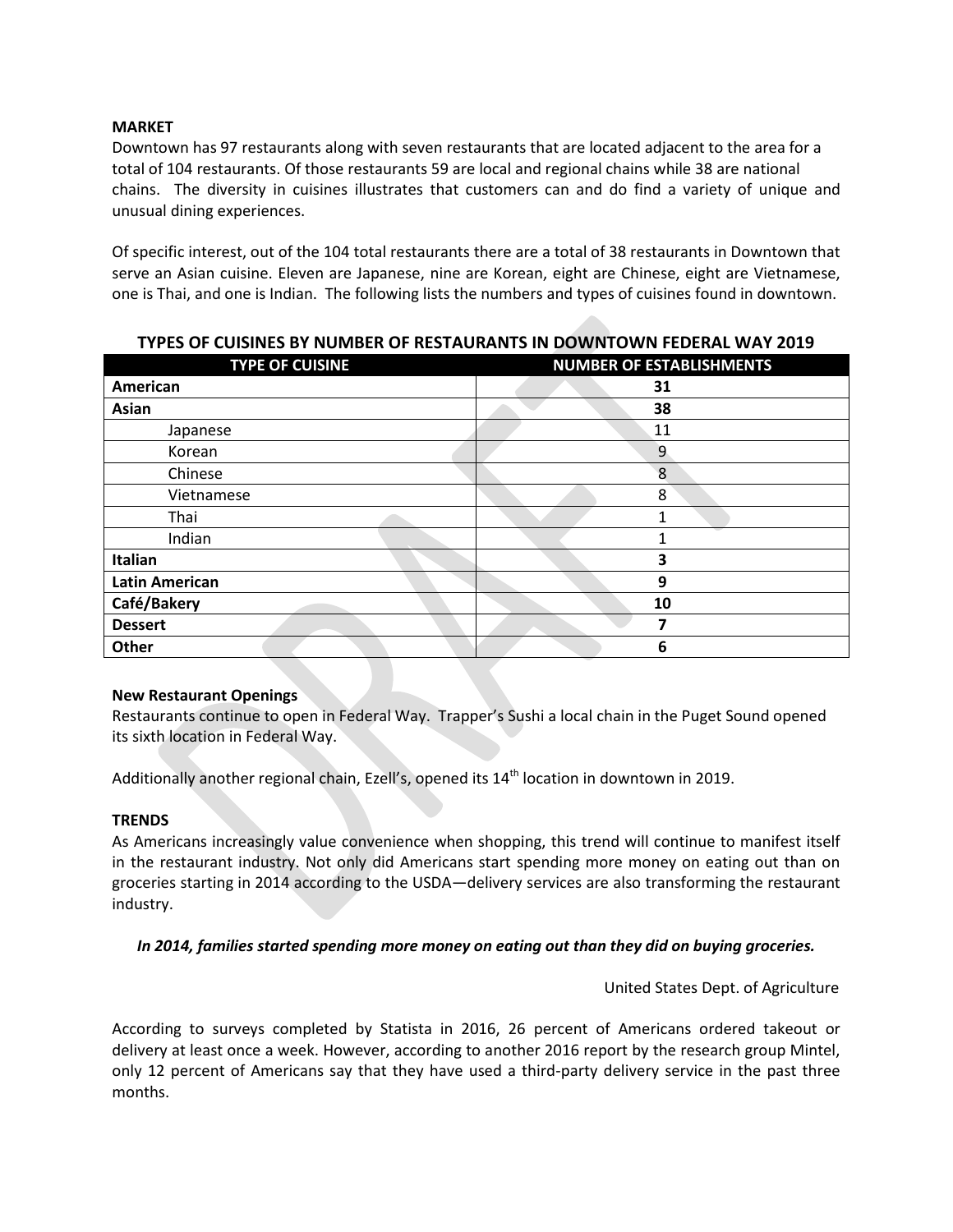Delivery sales could rise an annual average of more than 20 percent to \$365 billion worldwide by 2030, from \$35 billion according to investment bank UBS. This is likely attributed to the increasing popularity for convenience among Americans.

A recent study conducted by the consulting firm CHD Expert shows that restaurants will see increase revenue from a variety of changes in the marketplace including :

- Pick-up is projected to generate \$124 billion in sales this year.
- Direct delivery from a restaurant: \$32 billion.
- Delivery from a third-party delivery company: \$13 billion.

The trend of outsourcing reservations and relevant customer service is growing across the industry, especially ever since online reviews took off through providers like TripAdvisor and Yelp, and will most likely determine how we approach the process of deciding where to dine out and reserving a table in the future.

Ordering food will also be different in the restaurant of the future: restaurants are already letting customers pre-order food for collection or delivery through apps, cutting back on employee costs. According to Deloitte, 40 percent of diners prefer to order online. When they are able to do so, they spend 26 percent more within a quick-serve and visit frequency goes up by 6 percent.

In the last decade, health and nutrition have become as much a part of the limited-service conversation as speed and convenience. Customers demanded healthier menu options and more responsibly raised and sourced ingredients. Quick-service and fast-casual restaurants had no choice but to answer demand. Major fast food brands are using fresh ingredients, while emerging fast casuals are innovating with vegetables and superfoods.

## **SOURCES**

- US Dept. of Labor, Bureau of Labor Statistics
- US Dept of Commerce, Census Bureau
- United States Department of Agriculture
- CHD Expert
- City of Federal Way
- Deloitte
- ESRI
- Federal Reserve Bank of St. Louis
- Mintel
- National Restaurant Association
- North American Industry Classification System
- Statista
- UBS
- Washington State Department of Revenue
- Washington Hospitality Association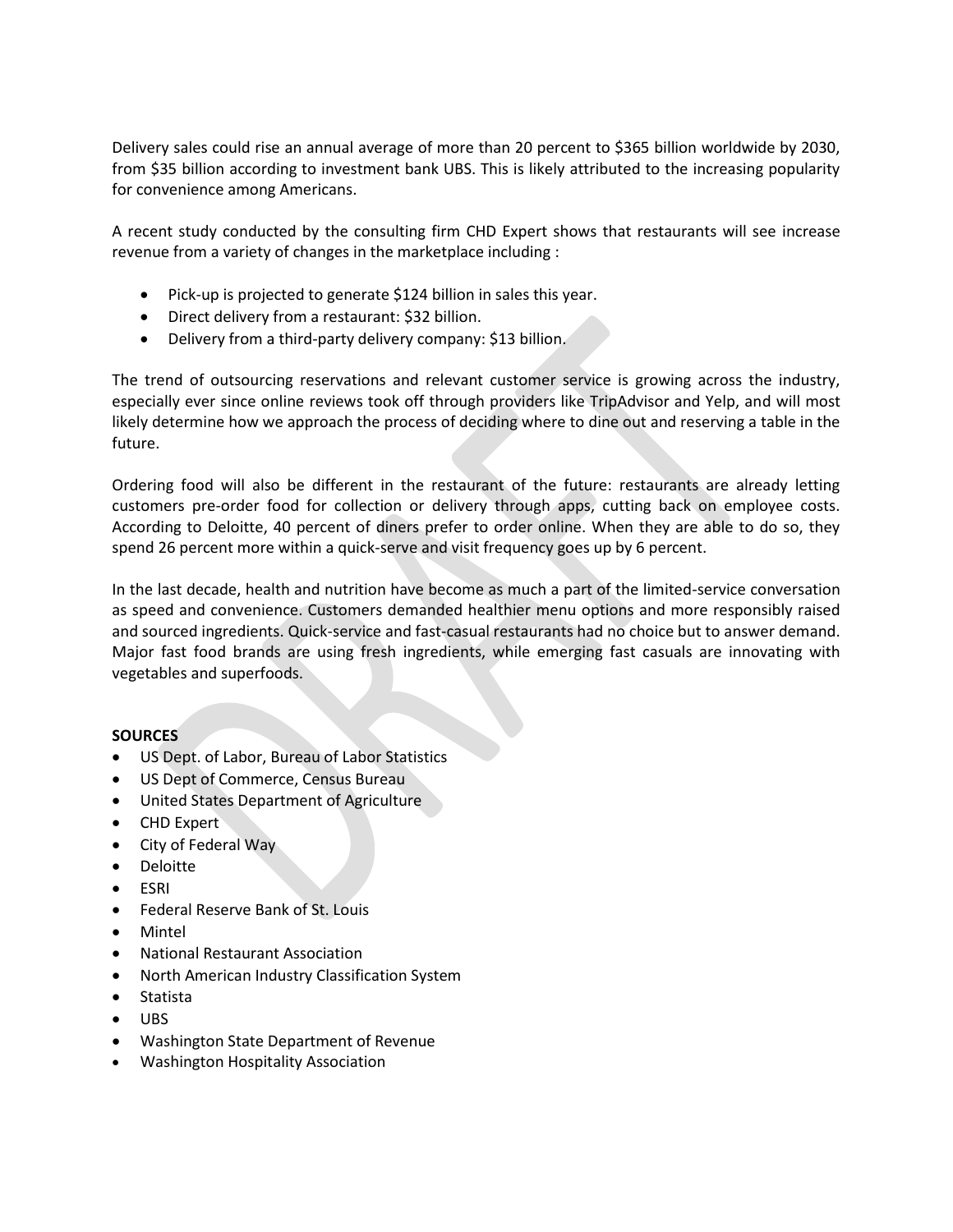Location of Restaurants



This map is intended for use as a graphical representation. The<br>City of Federal Way makes no warranty as to its accuracy.<br>**Aerial Photo: May 2018**<br>**Date Published: June 2019** 

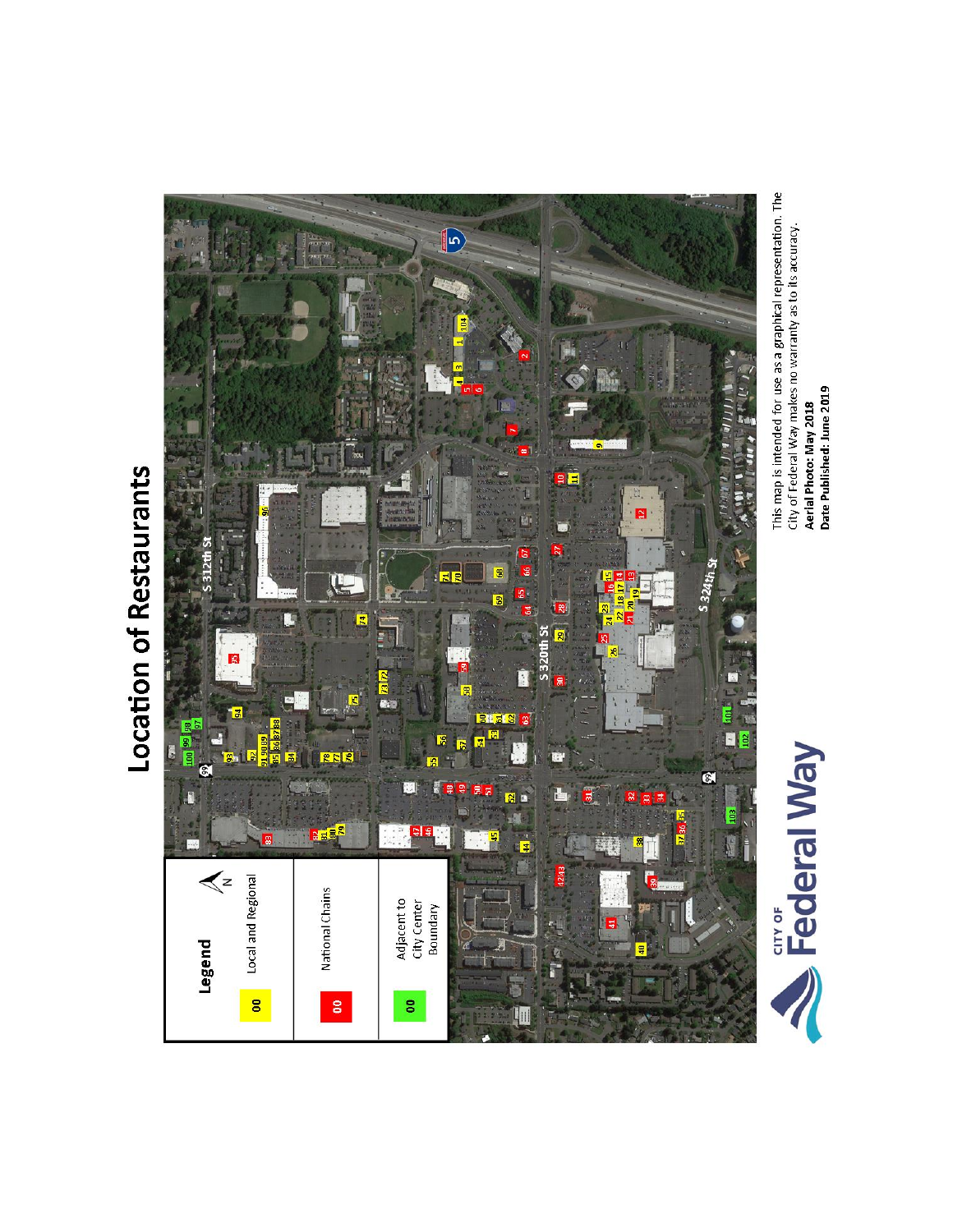# **Restaurants**

Businesses in this category are establishments that provide full or specific food services. Downtown Federal Way has 96 such facilities with seven additional establishments adjacent to the city center frame for a total of over 100 restaurants.

Year Built is the calendar year in which at least 50 percent of the original construction was complete. Effective Year Built is the adjusted year built taking into account any subsequent new construction or major rehabilitation.

### **1. Cho Dang Tofu**

31829 Gateway Center Blvd S Located: Gateway Center Korean restaurant Year Built: 1988 (Eff. Year: 2000)

#### **2. RAM Restaurant & Brewery**

31920 Gateway Center Blvd S Brewpub chain featuring rotating house beers & easygoing American grub in family-friendly environs.

Year Built: 2000 (Eff. Year: 2010)

### **3. East India Grill**

31845 Gateway Center Blvd S

Located: Gateway Center Tandoori & other Indian specialties are served à la carte & at a lunch buffet in a polished setting.

Year Built: 1988 (Eff. Year: 2000)

#### **4. Pho Hoang Restaurant**

31871 Gateway Center Blvd S Located: Gateway Center Spacious Vietnamese eatery provides soups & classic entrees in a down-to-earth atmosphere. Year Built: 1988 (Eff. Year: 2000)

#### **5. Jimmy John's**

31889 Gateway Center Blvd S Located: Gateway Center Counter-serve chain specializing in sub & club sandwiches, plus signature potato chips. Year Built: 1988 (Eff. Year: 2000)

## **6. Cold Stone Creamery** 2430 S 319th Pl

Located: Gateway Center Ice cream chain offering designyour-own creations hand-mixed on a granite slab, plus shakes & more.

Year Built: 1988 (Eff. Year: 2000)

#### **7. Black Angus Steakhouse**

 $2400 S 320$ <sup>th</sup> St. Chain offers beef, seafood & surf 'n' turf combos plus traditional sides amid Westernthemed decor.

Year Built: 1977 (Eff. Year: 1985)

#### **8. McDonald's**

2302 S 320<sup>th</sup> St Classic, long-running fast-food chain known for its burgers, fries & shakes. Year Built: 1977 (Eff. Year: 2000)

## **9. Crazy Pho Cajun**

32034 23<sup>rd</sup> Ave S Simple setting for a fusion of Vietnamese & Cajun cuisine starring pho, bún & étouffée. Year Built: 1985 (Eff. Year: 1995)

### **10. Red Robin**

2233 S 320th St Located: The Commons Mall Chain for gourmet burgers & boozy shakes, with other American comfort fare. Year Built: 1995

## **11. Azteca Mexican Restaurant**

32015 23<sup>rd</sup> Ave S

Located: The Commons Mall Chain of festive, family-friendly eateries serving diverse Mexican dishes & margaritas. Year Built: 1995

#### **12. Starbucks**

2201 S Commons Located inside Target in The Commons Mall Seattle-based coffeehouse chain known for its signature roasts, light bites and WiFi availability. Year Built: 2004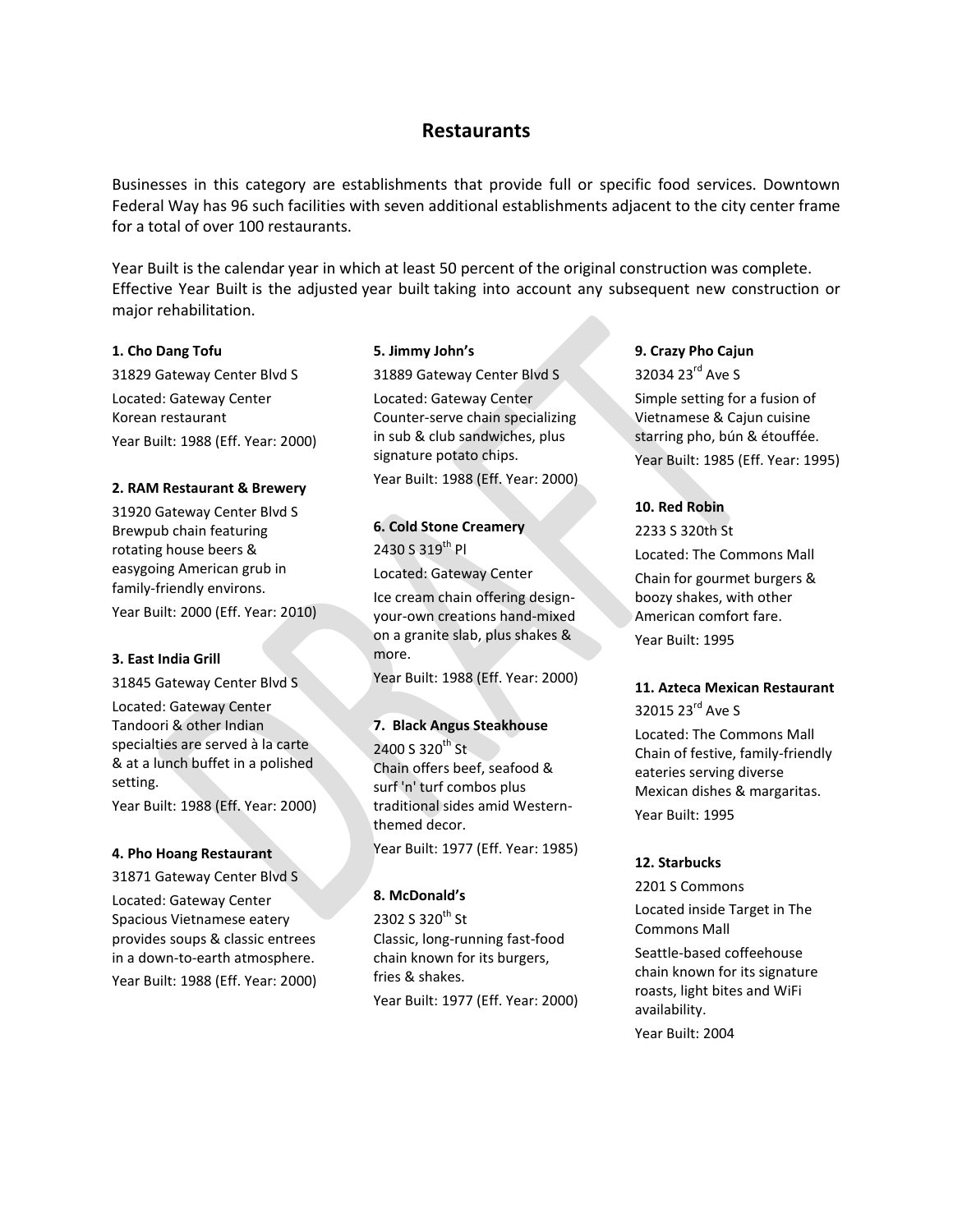#### **13. Mrs. Fields**

2008 S Commons Located: The Commons Mall Mall-based chain offering cookies, brownies & personalized cookie cakes. Year Built: 1975 (Eff. Year: 1985)

#### **14. Subway**

1928 S S Commons #C6

Located: The Commons Mall

Casual counter-serve chain for build-your-own sandwiches & salads, with health-conscious options.

Year Built: 1975 (Eff. Year: 1985)

#### **15. Honor Coffee & Tea**

2002 S Commons

Located: The Commons Mall Honor Coffee sources, prepares, and serves the finest coffee at four inviting locations across the Puget Sound area. Year Built: 1975 (Eff. Year: 1985)

#### **16. Baskin Robbins**

1928 S Commons #B42 Located: The Commons Mall Colorful ice cream parlor chain known for its many flavors plus sorbet & yogurt. Year Built: 1975 (Eff. Year: 1985)

#### **17. Gyro's House**

1945 S Commons Located: The Commons Mall Greek and Mediterranean food. Year Built: 1975 (Eff. Year: 1985)

### **18. Mae Mee Bakery**

1928 S Commons #H11

Located: The Commons Mall Chinese pastries and entrees. Variety of Chinese classics including BBQ Hom Bow. Year Built: 1975 (Eff. Year: 1985)

#### **19. Torero's Taqueria**

1928 S Commons #H10 Located: The Commons Mall Mexican restaurant. Year Built: 1975 (Eff. Year: 1985)

#### **20. Yummy Crepe**

1928 S Commons #E24 Located: The Commons Mall Bubble tea and crepes. Year Built: 1975 (Eff. Year: 1985)

## **21. Wetzel's Pretzels**

1928 S Commons #H1 Located: The Commons Mall Handcrafted pretzels come sweet or salty at this chain that also offers hot dogs & specialty dips. Year Built: 1975 (Eff. Year: 1985)

**22. Chili Fries** 1928 S Commons #H2 Located: The Commons Mall Burgers, fries, chicken, etc. Year Built: 1975 (Eff. Year: 1985)

## **23. Zita Pizza**

1928 S Commons #H3 Located: The Commons Mall Pizza, pasta, and salads. Year Built: 1975 (Eff. Year: 1985)

#### **24. Baker's Dozen**

1928 S Commons #H5 Located: The Commons Mall Cupcakes, cakes, espresso, catering and bartending services. Year Built: 1975 (Eff. Year: 1985)

### **25. Five Guys**

1928 S Commons #B1

Located: The Commons Mall Fast-food chain with made-toorder burgers, fries & hot dogs, plus free peanuts while you wait.

Year Built: 1975 (Eff. Year: 1985)

## **26. Boba Smoothies**

1902-A S Commons Located: The Commons Mall Bubble tea and smoothies Year Built: 1975 (Eff. Year: 1985)

### **27. Panera Bread**

2107 S 320<sup>th</sup> St Located: The Commons Mall

Counter-serve bakery/cafe chain serving sandwiches, salads & more, known for its bread & free WiFi. Year Built: 2007

### **28. Buffalo Wild Wings**

2005 S 320<sup>th</sup> St Located: The Commons Mall Lively sports-bar chain dishing up wings & other American pub grub amid lots of large-screen TVs. Year Built: 2012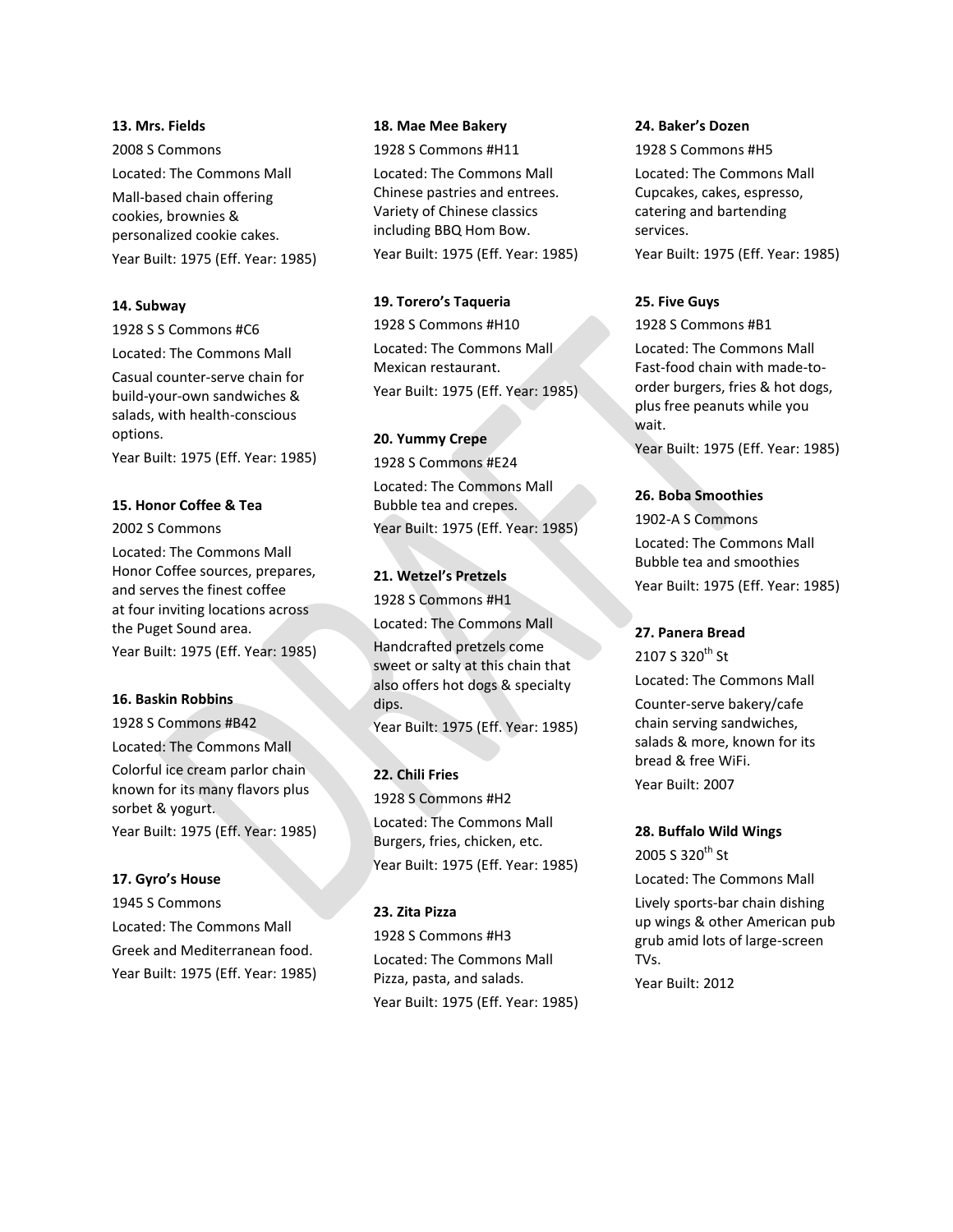#### **29. Mama Stortini's**

1911 S Commons Located: The Commons Mall Casual choice for Italian & American meals from local ingredients plus beer, wine & cocktails.

Year Built: 2007

#### **30. Applebee's**

1801 S 320<sup>th</sup> St Located: The Commons Mall Full-service chain bar & grill providing hearty American eats in an informal setting. Year Built: 2007

### **31. Chick-fil-A**

32025 Pacific Hwy S Located: Celebration Center Fast-food chain serving chicken sandwiches, strips & nuggets along with salads & sides. Year Built: 2017

#### **32. Black Bear Diner**

32065 Pacific Hwy S Located: Celebration Center Down-home chain serving allday American comfort food & desserts in a woodsy setting. Year Built: 1981 (Eff. Year: 1990)

#### **33. Subway**

32225 Pacific Hwy S #201 Located: Celebration Center Casual counter-serve chain for build-your-own sandwiches & salads, with health-conscious options.

Year Built: 2005

#### **34. L&L Hawaiian Barbecue**

32225 Pacific Hwy S #104 Located: Celebration Center Island-themed fast-food chain whose menu features traditional Hawaiian plate lunches. Year Built: 2005

#### **35. Mika Japanese Buffet**

1426 S 324<sup>th</sup> St #B-201

Located: Celebration Center

Airy, contemporary buffet spot offering seafood, sushi & other Japanese fare plus beer, wine & sake.

Year Built: 2007 (Eff. Year: 1990)

#### **36. Domino's Pizza**

1426 S 324th St Ste 108A Located: Celebration Center Delivery/carryout chain offering a wide range of pizza, plus chicken & other sides. Year Built: 1979

# **37. May May Hong Kong BBQ** 1414 S 324<sup>th</sup> St #B111

Located: Celebration Center

Family-owned restaurant that serves: - Hong Kong Style BBQ (BBQ pork, roast pork, BBQ duck) - Authentic Cantonese cuisine - Party trays - Bubble tea Year Built: 1979

#### **38. Legendary Doughnuts**

32085 Pacific Hwy S Located: Celebration Center Doughnuts are handmade fresh daily with premium ingredients. Delivery service available. Six other locations in the surrounding area.

Year Built: 1963 (Eff. Year: 1990)

#### **39. Billy McHale's**

1320 S 324th St #A10 Located: Celebration Center Old-fashioned American eats from burgers to BBQ in a space modeled after an antique train. Year Built: 1979 (Eff. Year: 1990)

## **40. Poverty Bay Cafe & Coffee Co.**

 $1108-A S 322^{nd} Pl$ 

Family-run coffee shop serving coffee drinks & cafe fare such as pastries & sandwiches.

Year Built: 1987 (Eff. Year: 1990)

## **41. Starbucks**

1207 S 320th St

Located inside Safeway in Sunset Square

Seattle-based coffeehouse chain known for its signature roasts, light bites and WiFi availability.

Year Built: 1977 (Eff. Year: 1985)

#### **42. Qdoba**

1301 S 320<sup>th</sup> St

Located: Sunset Square Mexican chain for counterserve, custom burritos, tacos & more, including health-oriented options.

Year Built: 1995 (Eff. Year: 2000)

#### **43. Starbucks**

1301 S 320<sup>th</sup> St

Located: Sunset Square Seattle-based coffeehouse chain known for its signature roasts, light bites and WiFi availability. Year Built: 1995 (Eff. Year: 2000)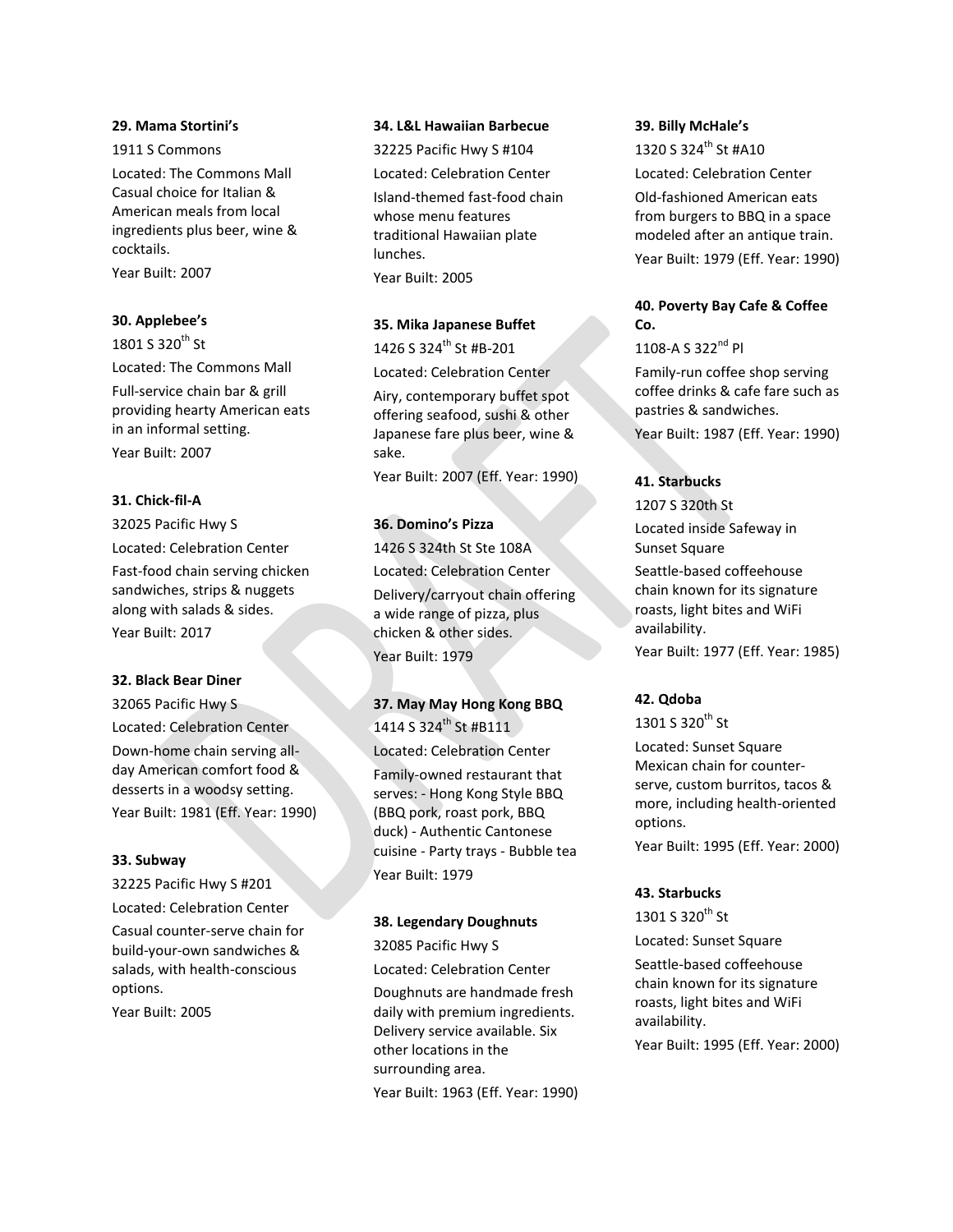### **44. Tokyo Steak House**

404 S 320<sup>th</sup> St Located: Pavilions Centre II

Teppanyaki chefs make a show of grilling meats tableside at this family-friendly Japanese eatery.

Year Built: 1976 (Eff. Year: 1994)

## **45. Trapper's Sushi**

31835-A Pacific Hwy S

Located: Pavilions Centre II

Local Japanese chain featuring cooked dishes, specialty rolls & an all-you-can-eat sushi deal.

Year Built: 1975 (Eff. Year: 2000)

## **46. Papa Murphy's**

31653-F Pacific Hwy S Located: Pavilions Centre II Chain outlet offering build-yourown takeaway pizzas, to be cooked at home. Year Built: 2003

## **47. Sub Zero Nitrogen Ice Cream**

31653-A Pacific Hwy S Located: Pavilions Centre II

Chain serving ice cream & yogurt, including vegan & soy options, made to order & flashfrozen.

Year Built: 2003

## **48. Village Inn**

31711 Pacific Hwy S

Located: Pavilions Centre II

Family-friendly chain serving homestyle American classics such as chicken-fried steak & pot pie.

## **49. Church's Chicken**

31717 Pacific Hwy S Located: Pavilions Centre II Fast-food chain offering fried chicken, sandwiches, wings & Southern-influenced sides. Year Built: 1969 (Eff. Year: 1990)

## **50. Panda Express**

31827 Pacific Hwy S Located: Pavilions Centre II

Fast-food chain for Chinese standards, including some health-conscious options. Year Built: 2005

## **51. Chipotle Mexican Grill**

31827 Pacific Hwy S Located: Pavilions Centre II Fast-food chain offering Mexican fare, including designyour-own burritos, tacos & bowls. Year Built: 2005

## **52. Los Amigos Taqueria**

31847 Pacific Hwy S Located: Pavilions Centre II Mexican restaurant Year Built: 1966 (Eff. Year: 1995)

# **53. Koharu Restaurant** 31840-C Pacific Hwy S Located: Federal Way Plaza Kimono-wearing waitresses add to the authentic vibe of this traditional Japanese sushi bar. Year Built: 1985 (Eff. Year: 1995)

### **54. Linh Son Restaurant**

31830-K Pacific Hwy S Located: Federal Way Plaza Vietnamese eatery where huge bowls of pho & clay-pot dishes star along with Southeast Asian faves. Year Built: 1985 (Eff. Year: 1995)

**55. California Burrito Taco Shop**

31646 Pacific Hwy S

Taco shop open 24 hours offering breakfast and catering. Another location in Des Moines. Year Built: 1979 (Eff. Year: 2000)

# **56. Kum Kang San BBQ Grill Buffet**

31656 Pacific Hwy S

All-you-can-eat Korean buffet featuring spacious booths with grills for at-your-table cooking.

Year Built: 1973 (Eff. Year: 1995)

## **57. Herfy's Burgers**

1640-A S 318<sup>th</sup> Pl Located: SeaTac Village A fast food family restaurant specializing in burgers, fries, and shakes. Year Built: 1979 (Eff. Year: 1990)

## **58. Ma Boulangerie**

1770 S 320<sup>th</sup> St Located: SeaTac Village Easygoing bakery & cafe offering breads, pastries & decorated cakes, plus breakfast & light fare. Year Built: 1976 (Eff. Year: 1990)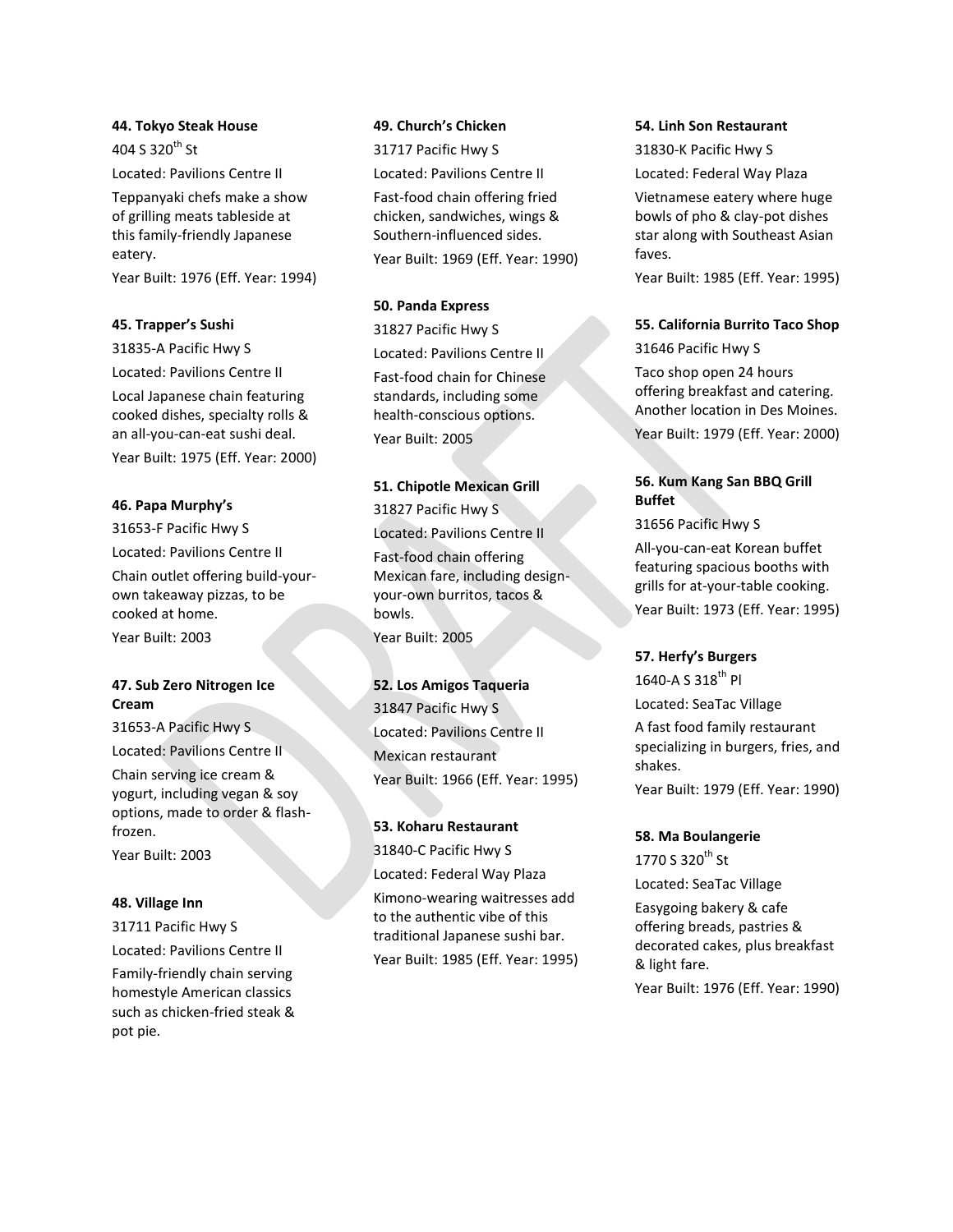### **59. Old Country Buffet**

1816 S 320<sup>th</sup> St Located: SeaTac Village Chain buffet restaurant offering a vast variety of American dishes along with desserts. Year Built: 1976 (Eff. Year: 1990)

## **60. Grand Peking**

1706-L S  $320^{th}$  St

Located: SeaTac Village

Long-running, casual eatery serving a long menu of Chinese & Chinese-American specialties. Year Built: 1978 (Eff. Year: 1990)

## **61. Ichi Teriyaki**

1706-F S 320 $^{\text{th}}$  St

Located: SeaTac Village Strip-mall teriyaki outpost offers & Chinese comfort fare in a snug, straightforward space.

Year Built: 1978 (Eff. Year: 1990

## **62. Katsu Burger**

1706-A S 320<sup>th</sup> St

Located: SeaTac Village Japanese-influenced burgers accompanied by unique sides served in simple strip-mall quarters. Year Built: 1978 (Eff. Year: 1990)

## **63. Cafe Rio**

1700 S 320<sup>th</sup> St

Located: SeaTac Village Self-serve eatery dishing up Mexican classics including handrolled tortillas, burritos & tacos.

Year Built: 2016

## **64. Taco Time**

2002 S 320<sup>th</sup> St

Located: Center Plaza Longtime Mexican fast-food chain serving tacos, crisp burritos & kids' meals in simple surrounds.

Year Built: 1979 (Eff. Year: 2000)

## **65. Red Lobster**

2006 S 320<sup>th</sup> St

Located: Center Plaza Lively chain restaurant serving American seafood standards amid New England-themed decor.

Year Built: 1979 (Eff. Year: 1990)

## **66. Starbucks**

2032 S 320<sup>th</sup> St Located: Center Plaza Seattle-based coffeehouse chain known for its signature roasts, light bites and WiFi availability. Year Built: 1979 (Eff. Year: 1990)

# **67. MOD Pizza**

2104 S 320<sup>th</sup> St Located: Center Plaza Counter-serve chain with industrial-chic decor known for build-your-own pizza. Year Built: 2017

## **68. Ezell's Famous Chicken**

 $2020 S 320$ <sup>th</sup> St

Located: Rebuilt section of Center Plaza Local fast-food chain known for its housemade fried chicken plus down-home sides & desserts. Year Built: 2018

## **69. Ivar's**

 $2004S320^{th}$  St Located: Center Plaza Local chain dishing up fried fish & chowders in casual quarters with nautical accents. Year Built: 1979 (Eff. Year: 1990)

## **70. Peking Express**

2012-C S 320<sup>th</sup> St Located: Center Plaza

Straightforward counter serve offering a variety of standard Chinese dishes in an unadorned space.

Year Built: 1979 (Eff. Year: 1990)

## **71. Pac Island Grill**

2012-H S 320<sup>th</sup> St

Located: Center Plaza Hawaiian-style BBQ & other island fare in a bright strip-mall storefront with a beach-cafe vibe.

Year Built: 1979 (Eff. Year: 1990)

## **72. Shin Sung Restaurant**

1805 S 316<sup>th</sup> St #A106 Located: Nara Village

Korean spot where diners choose combination platters of meats & sides, then grill the food tabletop.

Year Built: 1994 (Eff Year: 2000)

## **73. Taqueria La Princesa**

1805 S 316<sup>th</sup> St #A101 Located: Nara Village Salvadorian and Mexican restaurant. Year Built: 1994 (Eff Year: 2000)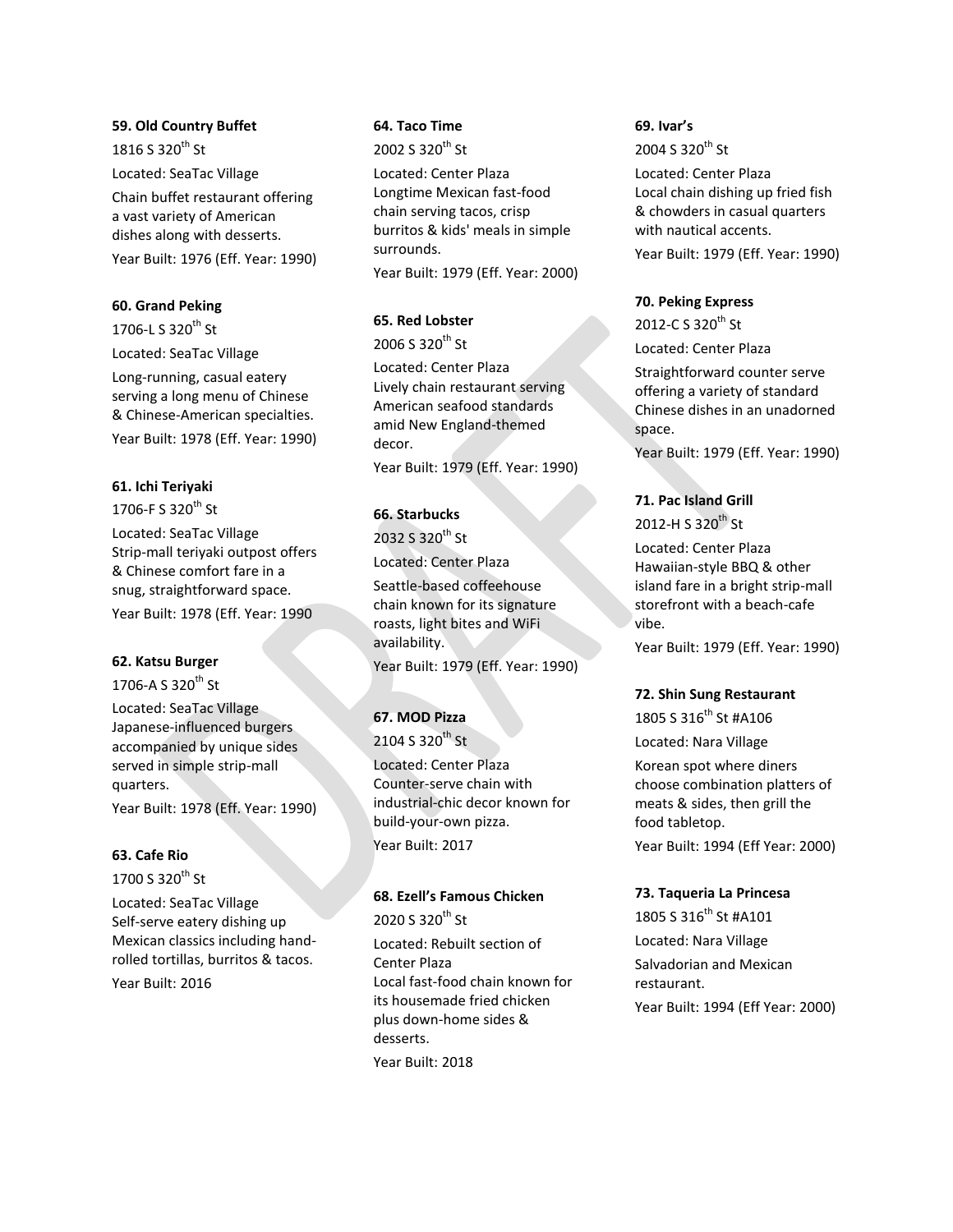#### **74. Palace Korean Bar & Grill**

31525 Pete von Reichbauer Way S

Marinated BBQ'd meats plus spicy Korean soups, stews & sides in a casual eatery with a hopping bar.

Year Built: 2006

#### **75. Jasmine Mongolian Grill**

31515 Pete von Reichbauer Way S

Located: H-Plaza

Spare, modern Chinese all-youcan-eat spot with a central grill in the open kitchen.

Year Built: 1990 (Eff. Year: 2000)

#### **76. Jay's Asian Grill**

31448 Pacific Hwy S

Meal components are selected from a buffet, then grilled to order at this informal Pan-Asian stop.

Year Built: 1973 (Eff. Year: 2000)

### **77. iScream**

31434 Pacific Hwy S 48 different flavors of the best iScream you have ever had with tons of different toppings to choose from. Year Built: 1973 (Eff. Year: 1990)

#### **78. Pho Quynh**

31434 Pacific Hwy S Classic Vietnamese dishes in a casual and fun environment. Year Built: 1973 (Eff. Year: 1990)

## **79. Pho Tai**

31513 Pacific Hwy S Located: Pavilions Centre

Noodle soups, banh mi & other classic fare is presented in a bare-bones, family-friendly space. Year Built: 1995

## **80. Bangkok Garden Street Food**

31509 Pacific Hwy S Located: Pavilions Centre Stylish strip-mall destination for standards from Thailand like drunken noodles & cashew chicken. Year Built: 1995

## **81. Tokyo-ya**

31507 Pacific Hwy S Located: Pavilions Centre

Tonkotsu-style ramen is the specialty of this informal Japanese cafe with counter seating & tables.

Year Built: 1995

### **82. 85°C Bakery Cafe**

31503 Pacific Hwy S Located: Pavilions Centre Bakery/cafe chain with roots in Taiwan, offering coffee & tea plus international desserts & breads. Year Built: 1995

### **83. Barnes & Noble Café**

Café inside Barnes & Noble offering espresso beverages & teas, Frappuccino blended beverages, baked goods and other specialties.

Year Built: 1995

#### **84. Ox Pho & Grill**

31406 Pacific Hwy S Located: Dana Plaza Vietnamese restaurant with specialties including ox tail pho. Year Built: 1977 (Eff. Year: 2000)

#### **85. I Love Ramen**

31254 Pacific Hwy S Located: Dana Plaza Serving Japanese noddle with specialties including champon, ramen, and zaru soba. Established in 2010. Year Built: 1975 (Eff. Year: 2000)

#### **86. Mirak Restaurant**

31260 Pacific Hwy S #1 Located: Dana Plaza This easygoing restaurant offers traditional Korean barbecue meats grilled at tables. Year Built: 1961 (Eff. Year: 1995)

#### **87. Youngwol Noodle**

31260 Pacific Hwy S #7 Located: Dana Plaza Korean noodle restaurant established in 2007. Year Built: 1961 (Eff. Year: 1995)

#### **88. Hanabi Sushi**

31260 Pacific Hwy S #12 Located: Dana Plaza A variety of sushi rolls & other Asian cuisine round out the menu at this informal eatery. Year Built: 1961 (Eff. Year: 1995)